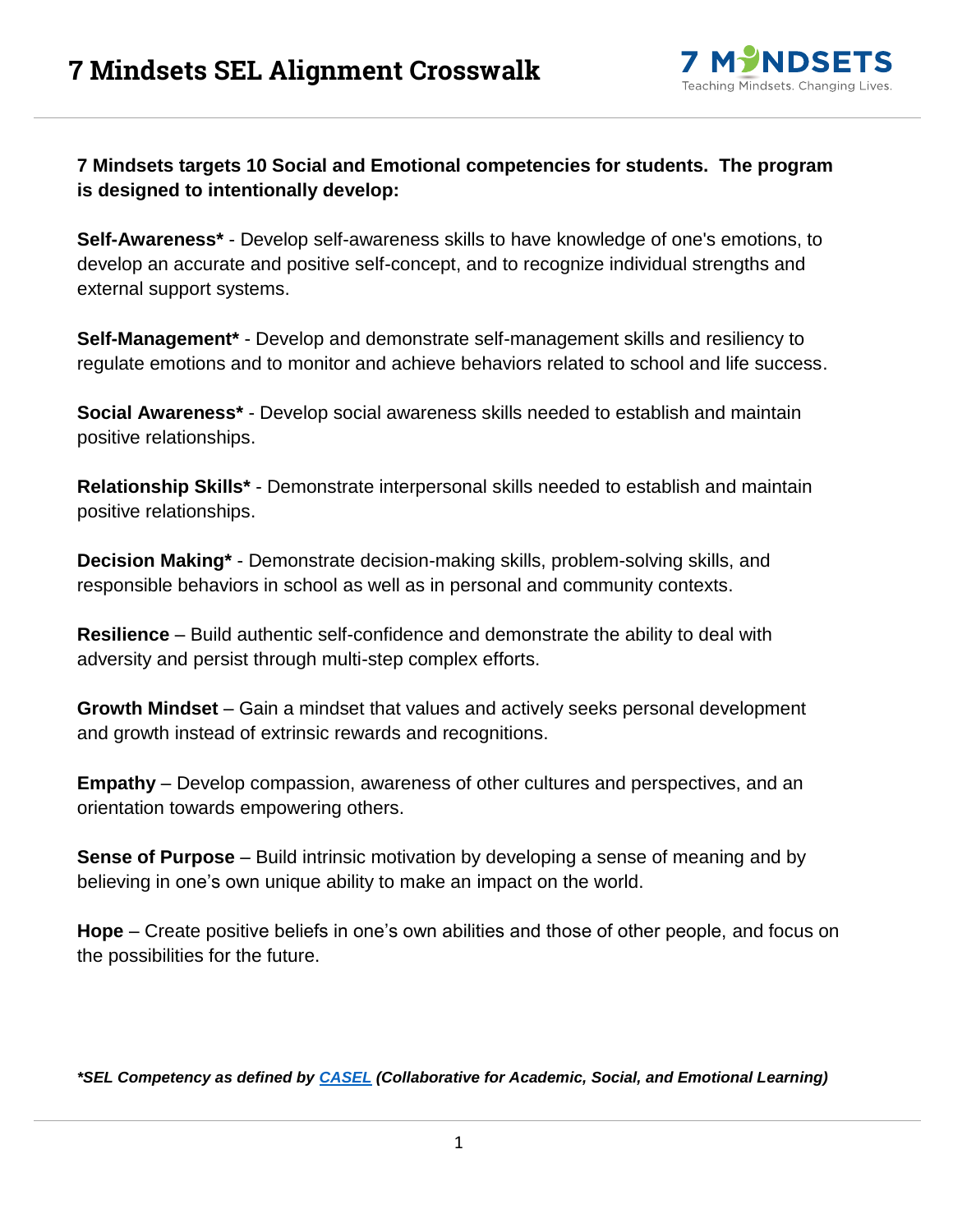

**The 7 Mindsets research effort identified 28 common characteristics of happiness and achievement. The 28 development objectives are the building blocks of the 7 Mindsets (4 per Mindset). The following connects the 28 development objectives with the 10 Social and Emotional Competencies targeted through our solution.**

## **Everything is Possible**

| <b>Dream Big</b>          | <b>Decision Making</b> – Students create a higher-value vision for their future<br>which drives more purposeful decision making in the present.<br>Hope – Effective visioning and goal setting increases student's<br>expectations and overall perspective on their lives and future.<br>Self-Awareness - Students build a positive self-image through greater<br>appreciation of their unique abilities to do extraordinary things in life.<br><b>Sense of Purpose</b> – Students build perspective on their unique abilities<br>to accomplish their goals and dreams.                        |
|---------------------------|------------------------------------------------------------------------------------------------------------------------------------------------------------------------------------------------------------------------------------------------------------------------------------------------------------------------------------------------------------------------------------------------------------------------------------------------------------------------------------------------------------------------------------------------------------------------------------------------|
| <b>Embrace Creativity</b> | <b>Growth Mindset</b> – Students gain greater appreciation for their creative<br>capacity and their potential to innovate and grow through life.<br>Resilience - Through creative problem solving, students build<br>confidence in their ability to overcome challenges and adversity.                                                                                                                                                                                                                                                                                                         |
| <b>Think Positive</b>     | <b>Self-Management</b> – Students gain skills to manage their own emotions<br>to drive better relationships and outcomes in their lives.<br><b>Relationship Skills</b> - Through improved attitudes and perspectives,<br>students become better friends and more easily connect with others.<br>Hope – Students build their capacity to see opportunities and maintain a<br>positive perspective to improve motivation and performance.<br>Self-Awareness - Students build on a positive self-image through<br>improved perspective on themselves, their future, and the world around<br>them. |
| <b>Act and Adjust</b>     | <b>Growth Mindset</b> – Students learn that failure and risk are essential to<br>success and act as a catalyst to personal growth.<br><b>Resilience</b> – By changing their perspective on risk and failure, students<br>gain greater capacity to overcome challenge and adversity.                                                                                                                                                                                                                                                                                                            |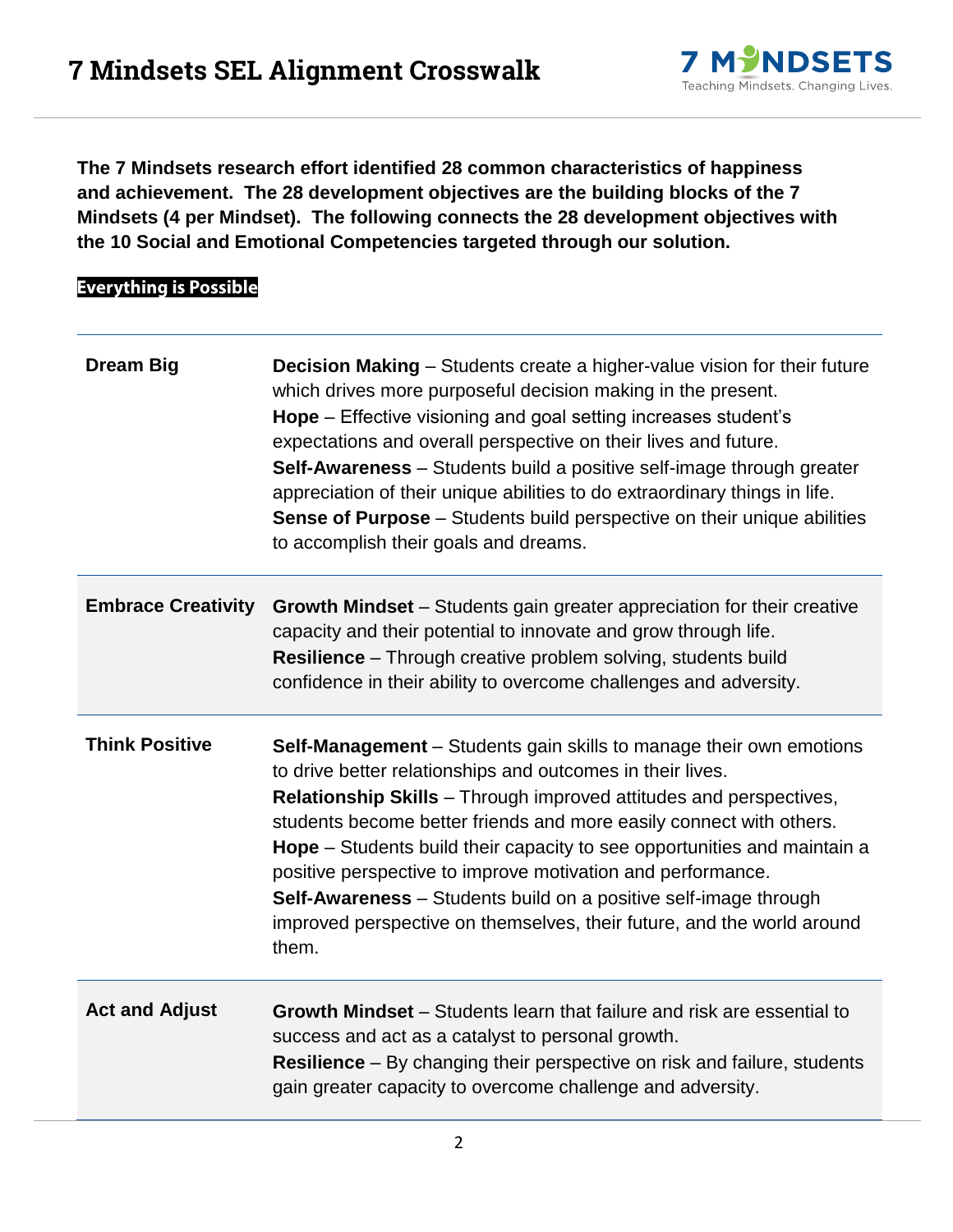

## **Passion First**

| <b>Focus on</b><br><b>Strengths</b>     | Self-Awareness - Students gain a greater knowledge of and appreciation<br>for their own talents and the relevance they bring to the world and their<br>future.<br><b>Hope</b> – Students gain greater clarity on a positive future that leverages<br>their innate abilities and strengths.<br>Sense of Purpose - Students connect their authentic abilities to<br>opportunities that impact their lives.                                                                                                                                                                 |
|-----------------------------------------|--------------------------------------------------------------------------------------------------------------------------------------------------------------------------------------------------------------------------------------------------------------------------------------------------------------------------------------------------------------------------------------------------------------------------------------------------------------------------------------------------------------------------------------------------------------------------|
| <b>Explore Your</b><br><b>Interests</b> | <b>Self-Awareness</b> – Students gain a greater knowledge of and appreciation<br>for their own passions and the relevance they bring to the world and their<br>future.<br><b>Hope</b> – Students gain greater clarity on a positive future that leverages<br>their innate interests and desires.<br>Sense of Purpose - Students connect their authentic interests and desires<br>to opportunities that impact their lives.                                                                                                                                               |
| <b>Take a Stand</b>                     | <b>Self-Awareness</b> – Students gain a greater knowledge of and appreciation<br>for their own values and the relevance they bring to the world and their<br>future.<br><b>Hope</b> – Students gain greater clarity on a positive future that leverages<br>their personal values.<br><b>Sense of Purpose</b> – Students connect their values and desires to<br>opportunities that impact their lives.<br><b>Resilience</b> – By connecting more deeply to their core values, students are<br>able to navigate life's complexities and stay focused on what is important. |
| <b>Be Authentic</b>                     | <b>Self-Awareness</b> – Students gain a better understanding of and learn to<br>apply their strengths, interests, values, and personal desires<br><b>Hope</b> – Students gain greater clarity on a positive future that leverages<br>their authentic selves.<br><b>Sense of Purpose</b> – Students connect their authentic talents, passions,<br>values, and desires with goals that will have a meaningful impact.                                                                                                                                                      |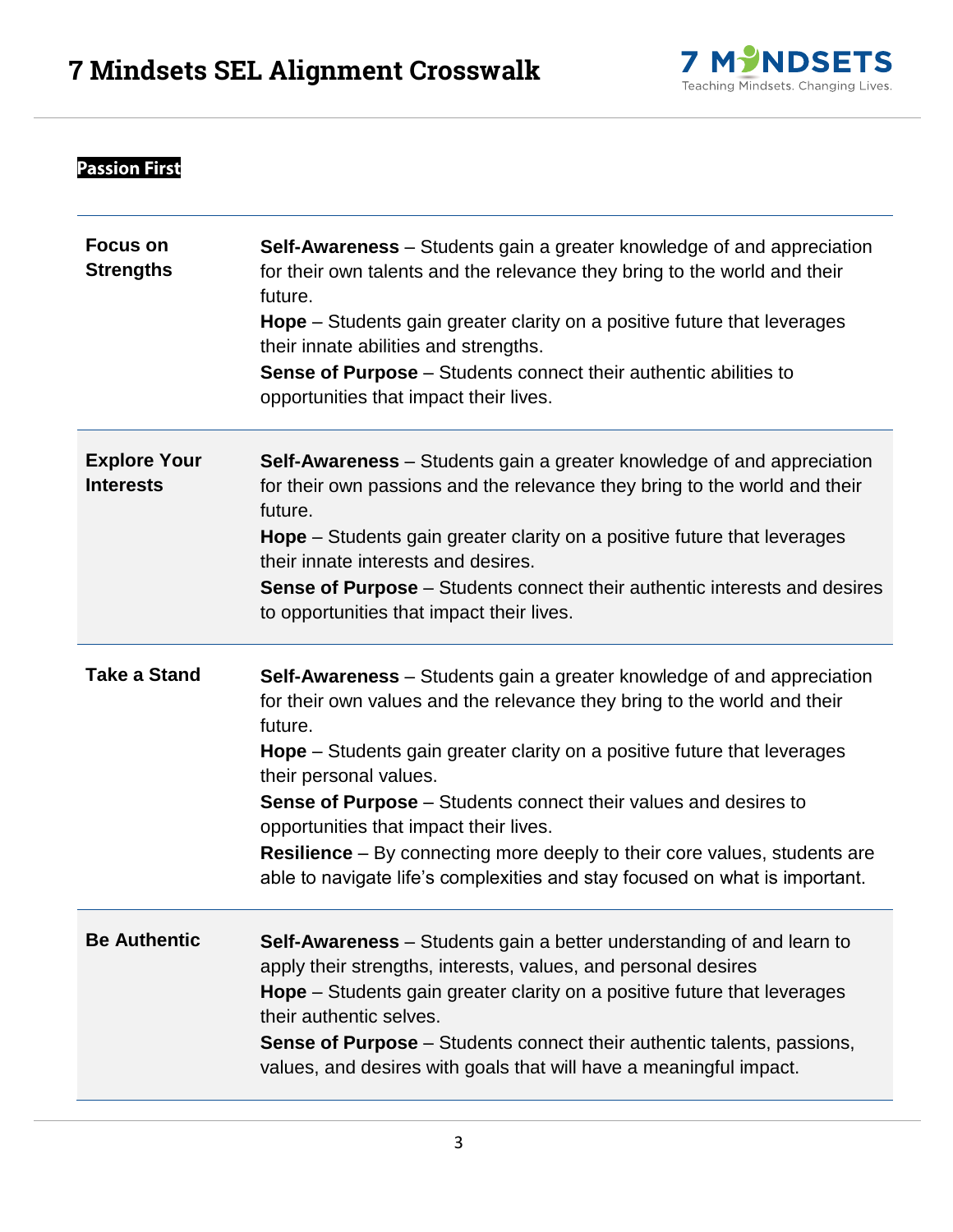

| <b>We Are Connected</b>                          |                                                                                                                                                                                                                                                                                                                                                                                                                                                                                                                                                                                                                     |
|--------------------------------------------------|---------------------------------------------------------------------------------------------------------------------------------------------------------------------------------------------------------------------------------------------------------------------------------------------------------------------------------------------------------------------------------------------------------------------------------------------------------------------------------------------------------------------------------------------------------------------------------------------------------------------|
| <b>Embrace Everyone</b>                          | Social-Awareness - Students become more intrinsically motivated to<br>build empowering relationships with others.<br><b>Relationship Skills</b> – Students begin developing strategies for making<br>connections and building meaningful relationships with others.<br><b>Empathy</b> – Students attain broader perspectives on relationships and<br>begin to understand the unique circumstances and abilities of others.                                                                                                                                                                                          |
| <b>Maximize Positive</b><br><b>Relationships</b> | <b>Social-Awareness</b> – Students become more intrinsically motivated to<br>build empowering relationships with others.<br><b>Relationship Skills</b> – Students begin developing strategies for making<br>connections and building meaningful relationships with others.<br><b>Empathy</b> – Students attain broader perspectives on relationships and<br>begin to understand the unique circumstances and abilities of others.<br><b>Resilience</b> – Students build greater confidence in their existing support<br>structures and effectively trust and leverage the people around them<br>through challenges. |
| <b>Build Your Dream</b><br>Team                  | <b>Social-Awareness</b> – Students become more intrinsically motivated to<br>build empowering relationships with others.<br><b>Relationship Skills</b> – Students begin developing strategies for making<br>connections and building meaningful relationships with others.<br><b>Resilience</b> – Students build greater confidence in their existing support<br>structures and effectively trust and leverage the people around them<br>through challenges.                                                                                                                                                        |
| <b>Lead with Value</b>                           | <b>Empathy</b> – Students attain broader perspectives on relationships and<br>understand the unique circumstances and abilities of others.<br><b>Resilience</b> – Students build greater confidence in their existing support<br>structures and effectively trust and leverage the people around them<br>through challenges.                                                                                                                                                                                                                                                                                        |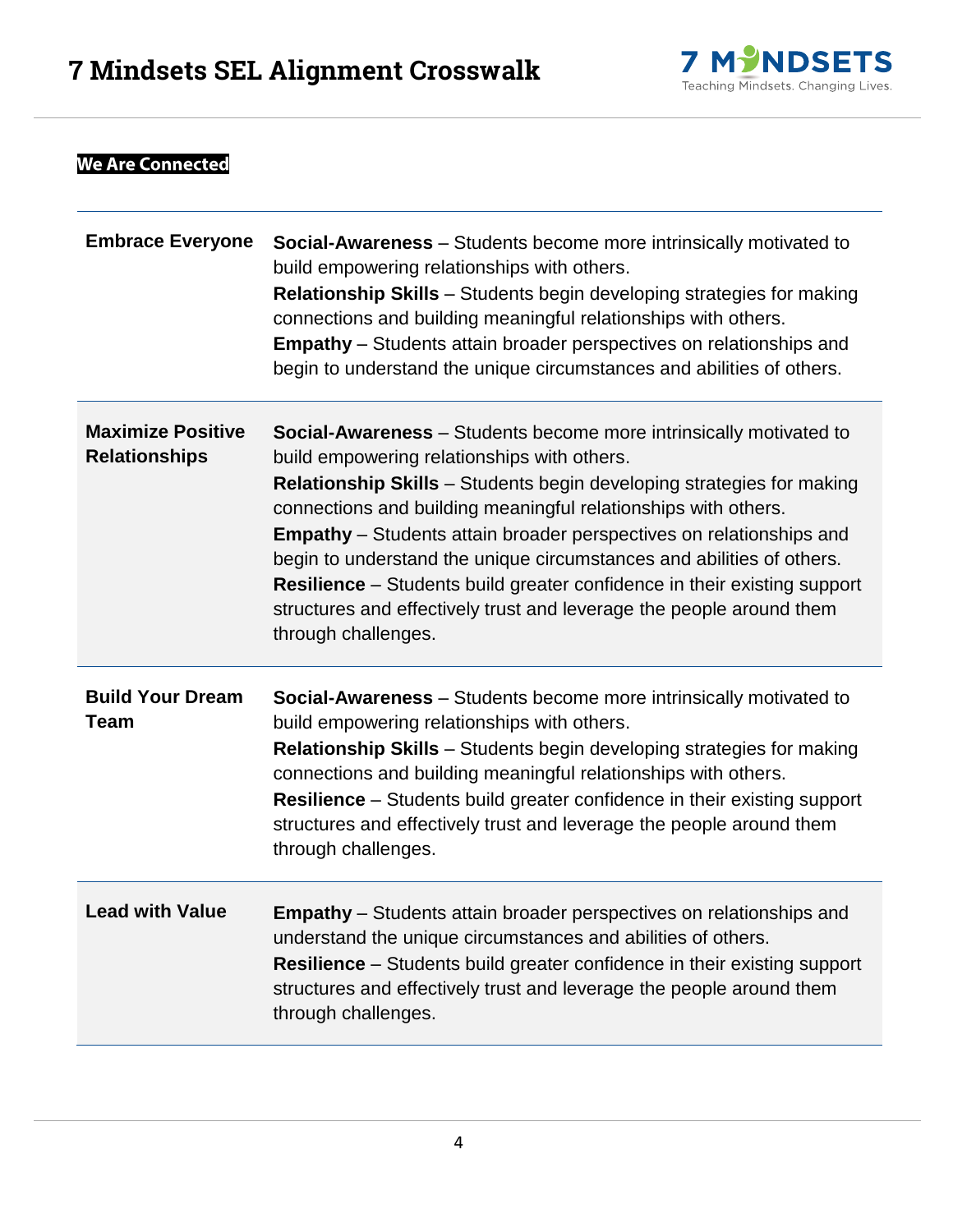

## 100% Accountable

|                                               | Own Your Life Self-Management - Students build an understanding of how their own thoughts<br>and actions dictate short-term and long-term outcomes in their lives.<br>Decision Making - Students gain new perspective on their daily choices and<br>become more intrinsically motivated to make better and more purposeful<br>decisions.<br><b>Resilience</b> – Students develop a greater sense of ownership and a new ability<br>to self-advocate and dictate different outcomes in their lives.<br><b>Growth Mindset</b> – Students develop an expanding capacity to look inside for<br>motivation and solutions, which leads to greater capacities for themselves. |
|-----------------------------------------------|------------------------------------------------------------------------------------------------------------------------------------------------------------------------------------------------------------------------------------------------------------------------------------------------------------------------------------------------------------------------------------------------------------------------------------------------------------------------------------------------------------------------------------------------------------------------------------------------------------------------------------------------------------------------|
| <b>Overcome</b><br>Limiting<br><b>Beliefs</b> | <b>Self-Management</b> – Students build an understanding of how their own thoughts<br>and actions dictate short-term and long-term outcomes in their lives.<br><b>Resilience</b> – Students develop a greater sense of ownership and a new ability<br>to self-advocate and dictate different outcomes in their lives.                                                                                                                                                                                                                                                                                                                                                  |
| <b>Focus Your</b><br><b>Energy</b>            | <b>Self-Management</b> – Students build an understanding of prioritizing activities<br>and organizing their days to create better outcomes.<br>Decision Making - Students gain new perspective on their daily choices and<br>become more intrinsically motivated to make better and more purposeful<br>decisions.<br><b>Sense of Purpose</b> – Students learn to focus on activities that play to their<br>natural abilities, desires, interests, and values.<br><b>Resilience</b> – Students build greater confidence in their existing support<br>structures and effectively trust and leverage the people around them through<br>challenges.                        |
| <b>Grow</b><br>Through Life                   | Self-Management - Students build an understanding of how their own thoughts<br>and actions dictate short-term and long-term outcomes in their lives.<br><b>Decision Making</b> – Students gain new perspective on their daily choices and<br>become more intrinsically motivated to make better and more purposeful<br>decisions.<br>Growth Mindset – Students develop an expanding capacity to look inside for<br>motivation and solutions, which leads to greater capacities for themselves.<br><b>Sense of Purpose</b> – Students learn to focus on activities that play to their<br>natural abilities, desires, interests, and values.                             |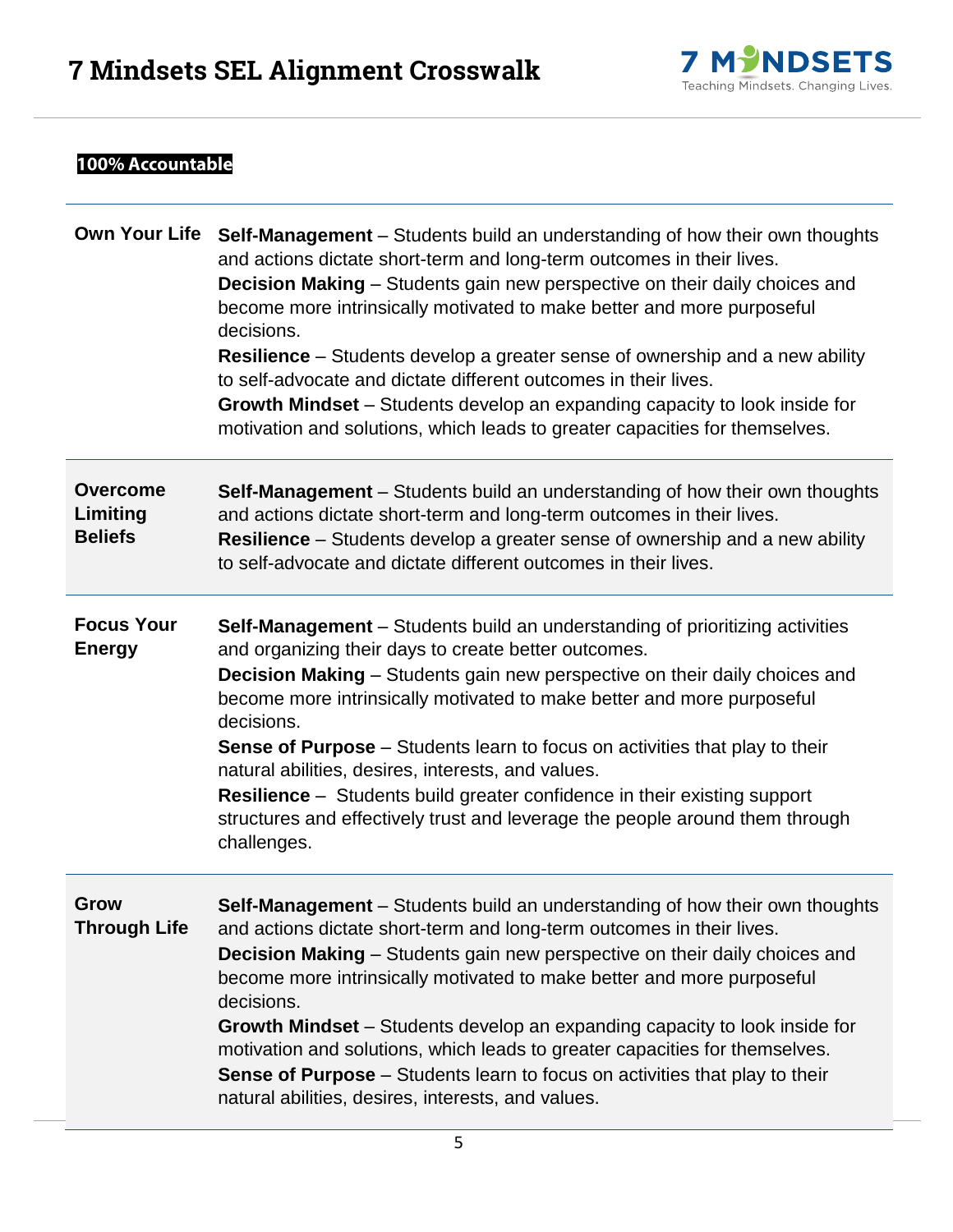

# **Attitude of Gratitude**

| <b>Treasure</b><br>Yourself               | <b>Self-Awareness</b> – Students develop a deeper understanding of themselves<br>and an appreciation for their uniqueness.<br><b>Resilience</b> – Students create a more positive self-image and a greater belief<br>in their capacity to succeed and be happy.<br><b>Hope</b> – Students become more aware of their strengths and assets and how<br>to use them to build a bright future.                                                                                                                                                               |
|-------------------------------------------|----------------------------------------------------------------------------------------------------------------------------------------------------------------------------------------------------------------------------------------------------------------------------------------------------------------------------------------------------------------------------------------------------------------------------------------------------------------------------------------------------------------------------------------------------------|
| <b>Be More</b><br><b>Grateful</b>         | <b>Social-Awareness</b> – Students gain greater perspective on the positive<br>influences and support structures in their lives.<br><b>Relationship Skills</b> - Students learn specific approaches to developing<br>positive and meaningful relationships with others.<br><b>Resilience</b> – By building a more positive perspective of others, students gain<br>greater levels of confidence in the support structures around them.                                                                                                                   |
| <b>Thank it</b><br><b>Forward</b>         | <b>Social-Awareness</b> – Students gain greater perspective on the positive<br>influences and support structures in their lives.<br>Relationship Skills - Students learn specific approaches to developing<br>positive and meaningful relationships with others.<br><b>Resilience</b> – By building a more positive perspective of others, students gain<br>greater levels of confidence in the support structures around them.<br><b>Empathy</b> – Students become more aware of their impact on others and their<br>ability to have a positive impact. |
| <b>Elevate Your</b><br><b>Perspective</b> | <b>Resilience</b> – Students learn to find the good in all situations and maintain<br>positive attitudes and perspectives through adversity.<br>Growth Mindset - Students understand the critical lessons and growth<br>opportunities that are present in failure and adversity.                                                                                                                                                                                                                                                                         |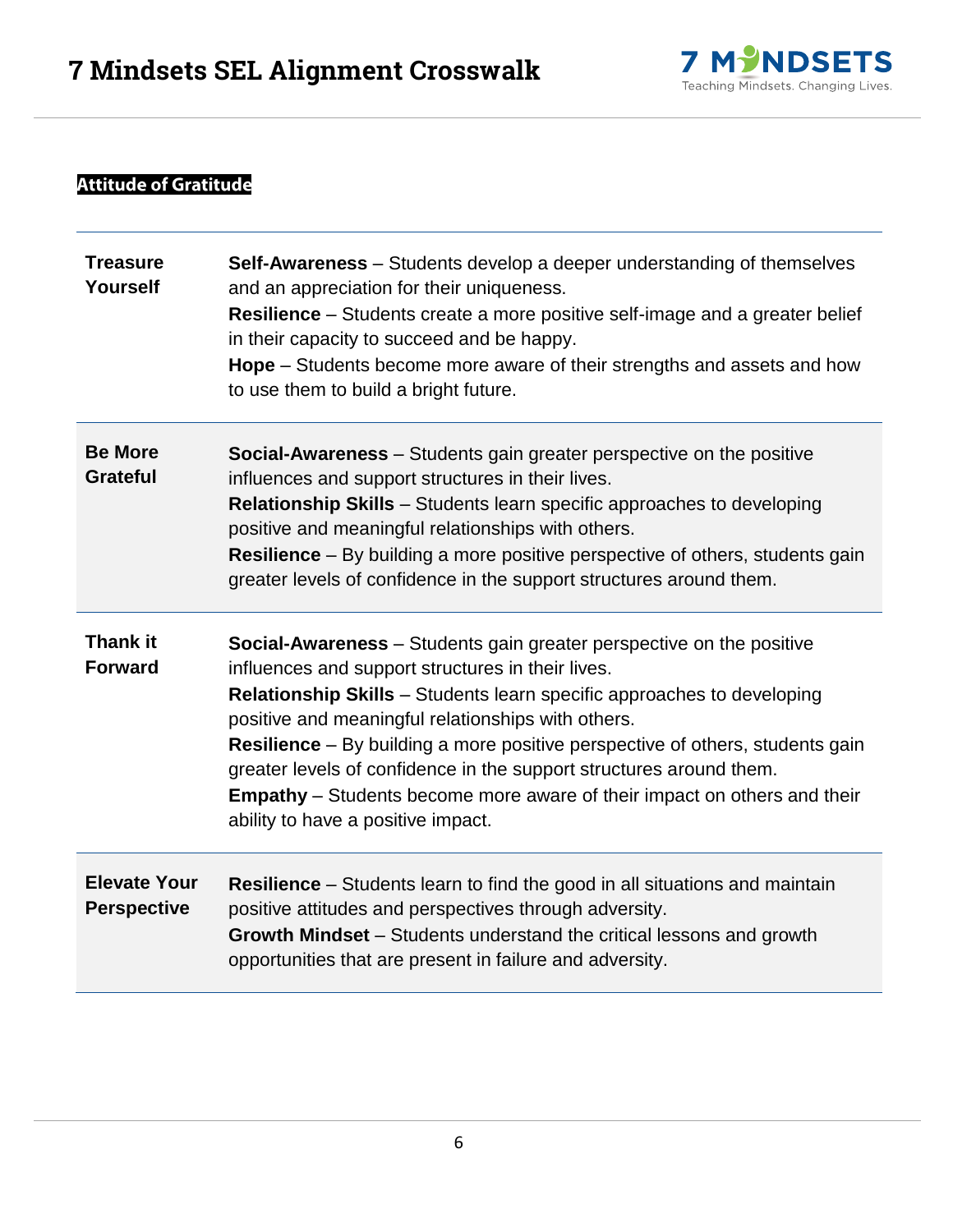

## **Live to Give**

| <b>Stretch Yourself</b>             | <b>Self-Awareness</b> – Students utilize a better understanding of themselves to<br>identify the impact and influence they want to have with their lives.<br>Growth Mindset – Students learn the essential need to develop their<br>interests and talents to positively impact their lives and the world around<br>them.<br><b>Sense of Purpose</b> – Students connect their unique attributes to a meaningful<br>possible contribution to society.<br>Hope - Students expand their perspectives on the future and identify<br>significant possible outcomes for their lives. |
|-------------------------------------|-------------------------------------------------------------------------------------------------------------------------------------------------------------------------------------------------------------------------------------------------------------------------------------------------------------------------------------------------------------------------------------------------------------------------------------------------------------------------------------------------------------------------------------------------------------------------------|
| Make a<br><b>Difference</b>         | <b>Self-Awareness</b> – Students utilize a better understanding of themselves to<br>identify the impact and influence they want to have with their lives.<br><b>Sense of Purpose</b> – Students connect their unique attributes to a meaningful<br>possible contribution to society.<br><b>Empathy</b> – Students build perspective on the needs of others and identify the<br>positive impact they can have on people's lives through service.                                                                                                                               |
| <b>Receive</b><br><b>Gracefully</b> | <b>Social-Awareness</b> – Students gain a perspective on receiving compliments<br>and recognition from others in a positive, constructive way.<br><b>Relationship Skills</b> – Students learn specific strategies to relate to others in<br>a more positive and purposeful manner.<br><b>Empathy</b> – Students learn to be sensitive to the vulnerabilities of others<br>during critical interactions.                                                                                                                                                                       |
| <b>Create a Legacy</b>              | <b>Self-Awareness</b> – Students utilize a better understanding of themselves to<br>identify the impact and influence they want to have with their lives.<br>Growth Mindset - Students learn the essential need to develop their<br>interests and talents to positively impact their lives and the world around<br>them.<br><b>Sense of Purpose</b> – Students connect their unique attributes to a meaningful<br>possible contribution to society.                                                                                                                           |